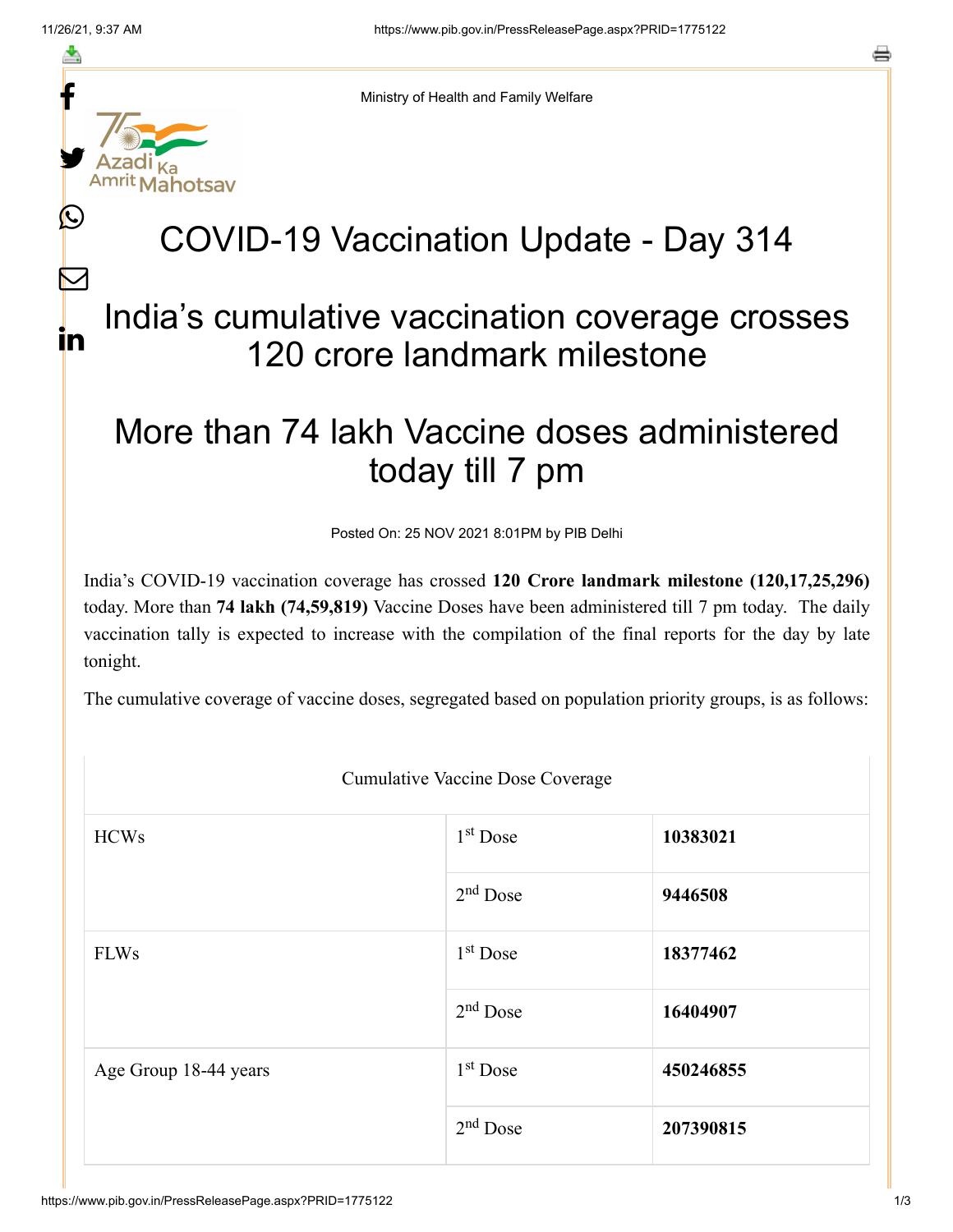| ┢          | Age Group 45-59 years                        | $1st$ Dose | 182677772  |
|------------|----------------------------------------------|------------|------------|
| Y          |                                              | $2nd$ Dose | 115754422  |
| $\bigcirc$ | Over 60 years                                | $1st$ Dose | 114403535  |
| $\nabla$   |                                              | $2nd$ Dose | 76639999   |
| in         | Cumulative 1 <sup>st</sup> dose administered |            | 776088645  |
|            | Cumulative $2nd$ dose administered           |            | 425636651  |
|            | Total                                        |            | 1201725296 |

Today's achievement in the vaccination exercise, segregated by population priority groups, is as follows:

Date: 25th November, 2021 (314th Day)

| 1 <sup>st</sup> Dose | 143     |
|----------------------|---------|
| $2nd$ Dose           | 8977    |
| 1 <sup>st</sup> Dose | 224     |
| $2nd$ Dose           | 19310   |
| 1 <sup>st</sup> Dose | 1590921 |
| $2nd$ Dose           | 3589582 |
| $1st$ Dose           | 401697  |
| $2nd$ Dose           | 1054788 |
| 1 <sup>st</sup> Dose | 253530  |
|                      |         |